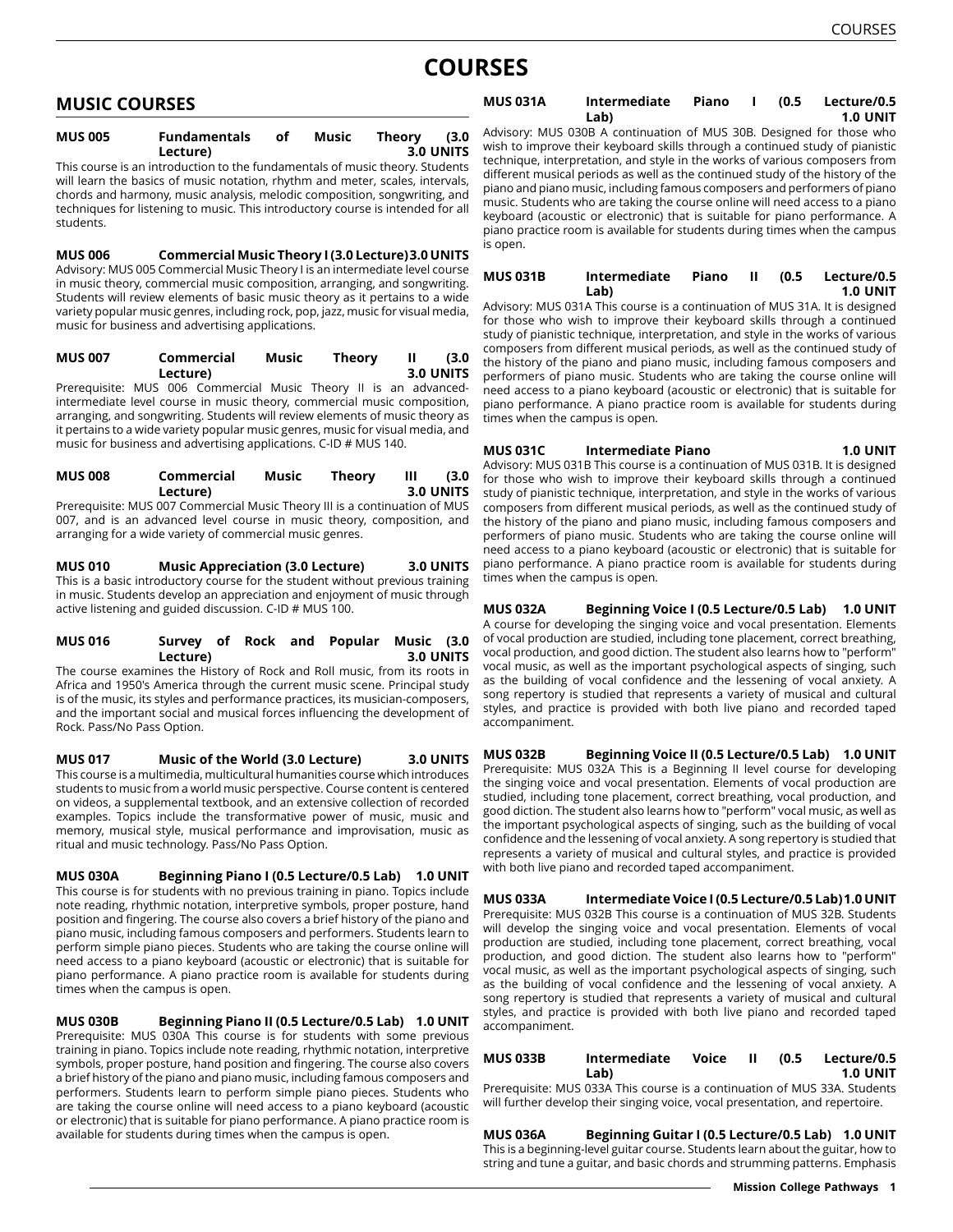will be on learning popular songs and folk music. Basic music theory and music notation are also introduced. Students must supply their own playable guitar – acoustic steel string, classical nylon string or electric guitars are welcome.

**MUS 036B Beginning Guitar II (0.5 Lecture/0.5 Lab) 1.0 UNIT** Prerequisite: MUS 036A This beginning-intermediate level course is for students who have successfully completed MUS 036A. Emphasis is on expanding their chordal repertoire to include seventh chords, reading traditional music notation and guitar tablature, and an introduction to the guitar pick. Students must supply their own playable guitar – acoustic steel string, classical nylon string, or electric guitars are welcome.

#### **MUS 036C Intermediate Guitar I (0.5 Lecture/0.5 Lab) 1.0 UNIT**

Prerequisite: MUS 036B This intermediate level course is for students who have successfully completed MUS 036B. Students will learn intermediate level guitar techniques including barre chords, playing scales, and an introduction to fingerstyle guitar. Students also learn how to perform in a variety of musical styles including popular, country, folk, and the blues. Students must supply their own playable guitar – acoustic steel string, classical nylon string or electric guitars are welcome.

#### **MUS 036D Intermediate Guitar II (0.5 Lecture/0.5 Lab) 1.0 UNIT**

Prerequisite: MUS 036C This is an advanced-intermediate course in guitar for students who have successfully completed MUS 036C. Emphasis is on music reading, playing in advanced-intermediate positions, scales, chords, major and minor keys. The student studies the history of the guitar and guitar music, including famous composers and composers of guitar music. Advancedintermediate pieces are learned from various stylistic periods and cultures, and skills in critical thinking are developed as related to guitar performance.

#### **MUS 039A Advanced Piano Masterclass I (0.5 Lecture/0.5 Lab) 1.0 UNIT**

Advisory: MUS 031A This course is a survey of advanced music for the piano and other keyboard instruments from the Baroque Period to 20th Century musical styles. Assignments include preparation and performances of different piano repertoire each semester. Students participate in discussions and projects related to standard piano repertoire, literature and appropriate performance practices. Students are assigned new musical works each semester from the vast amount of piano repertoire that is available allowing the student to continue development of his/her technical abilities. Students who are taking the course online will need access to a piano keyboard (acoustic or electronic) that is suitable for piano performance. A piano practice room is available for students during times when the campus is open. C-ID # MUS 180.

## **MUS 039B Advanced Piano Masterclass II (0.5 Lecture/0.5 Lab) 1.0 UNIT**

Advisory: MUS 039A This course is designed for advanced piano students previously enrolled in MUS 039A. MUS 039B is a survey of advanced music for the piano and other keyboard instruments that focuses on solo piano repertoire. Assignments include preparation and performances of different piano repertoire each semester. Students participate in discussions and projects related to solo piano repertoire, literature and appropriate performance practices. Students are assigned new musical works each semester from the vast amount of piano repertoire that is available allowing the student to continue development of his/her technical abilities. Students who are taking the course online will need access to a piano keyboard (acoustic or electronic) that is suitable for piano performance. A piano practice room is available for students during times when the campus is open. C-ID # MUS 180.

## **MUS 039C Advanced Piano Masterclass III (0.5 Lecture/0.5 Lab) 1.0 UNIT**

Advisory: MUS 039B This course is a survey of advanced music for the piano with emphasis on chamber ensembles. Assignments include preparation and performances of different piano repertoire each semester. Discussions and projects are related to piano chamber repertoire, literature and appropriate performance practices. Students participate in a live chamber music performance. Students who are taking the course online will need access to a piano keyboard (acoustic or electronic) that is suitable for piano performance. A piano practice room is available for students during times when the campus is open. C-ID # MUS 180.

## **MUS 039D Advanced Piano Masterclass IV (0.5 Lecture/0.5 Lab) 1.0 UNIT**

Advisory: MUS 039C This is a piano performance course for advanced piano students. Emphasis is placed on developing repertoire and performance skills to prepare for a final piano concerto performance. Assignments include preparation and performances of different piano repertoire, discussions and projects related to standard piano repertoire, literature and appropriate performance practices. Students also study piano pedagogy. Students who are taking the course online will need access to a piano keyboard (acoustic or electronic) that is suitable for piano performance. A piano practice room is available for students during times when the campus is open. C-ID # MUS 180.

#### **MUS 041A Mission Chorus I (1.0 Lab) 1.0 UNIT** Mission Chorus is an ensemble of mixed voices that performs a wide variety of choral repertoire from classical to contemporary styles. Students participate in public performances. Mission Chorus is open to those with and without previous experience in group singing. Placement auditions are held before the first day of class. Music reading may be covered as well as the basic elements of music. C-ID # MUS 180.

**MUS 041B Mission Chorus II (1.0 Lab) 1.0 UNIT** Prerequisite: MUS 041A Mission Chorus II is an ensemble of mixed voices that performs a wide variety of choral repertoire from classical to contemporary styles. Students participate in public performances. Students who wish to enroll in MUS 041B must have previous experience in group singing at the beginning level. Placement auditions are held before the first day of class. Course activities include group singing, identification of diatonic intervals and proper breath support. C-ID # MUS 180.

#### **MUS 041C Mission Chorus III (1.0 Lab) 1.0 UNIT** Prerequisite: MUS 041B Mission Chorus III is an ensemble of mixed voices that performs a wide variety of choral repertoire from classical to contemporary styles. Students participate in public performances. Students who wish to enroll in MUS 041C must have previous experience in group singing at the intermediate level. Placement auditions are held before the first day of class. Course activities will include group singing, identification of chromatic intervals and dominant chords. C-ID # MUS 180.

**MUS 041D Mission Chorus IV (1.0 Lab) 1.0 UNIT** Prerequisite: MUS 041C Mission Chorus IV is an ensemble of mixed voices that performs a wide variety of choral repertoire from classical to contemporary styles. Students participate in public performances. Students who wish to enroll in MUS 041D must have previous experience in group singing at the intermediate to advanced level. Placement auditions are held before the first day of class. Course activities will include group singing, identification of non-diatonic intervals and analysis and interpretation advanced level choral music. C-ID # MUS 180.

**MUS 048A Symphony Orchestra I (1.0 Lab) 1.0 UNIT** Advisory: Students will audition for the instructor to demonstrate their instrumental skill level. This is a beginning level course for the study and performance of symphonic music and repertoire of all styles and periods. Emphasis is placed on group participation and public performance. Attendance at all scheduled performances required. New works of orchestral music are performed each semester. Students must provide their own instrument. C-ID # MUS 180.

**MUS 048B Symphony Orchestra II (1.0 Lab) 1.0 UNIT** Advisory: MUS 048A This is an intermediate level course for the study and performance of symphonic music and repertoire of all styles and periods. Emphasis is placed on group participation and public performance. Attendance at all scheduled performances required. New works of orchestral music are performed each semester. Students must provide their own instrument.

**MUS 048C Symphony Orchestra III (1.0 Lab) 1.0 UNIT** Advisory: MUS 048B This is an intermediate/advanced level course for the study and performance of symphonic music and repertoire of all styles and periods. Emphasis is placed on group participation and public performance. Attendance at all scheduled performances required. New works of orchestral music are performed each semester. Students must provide their own instrument.

**MUS 048D Symphony Orchestra IV (1.0 Lab) 1.0 UNIT** Advisory: MUS 048C This is an advanced course for the study and performance of symphonic music and repertoire of all styles and periods. Emphasis is placed on group participation and public performance.